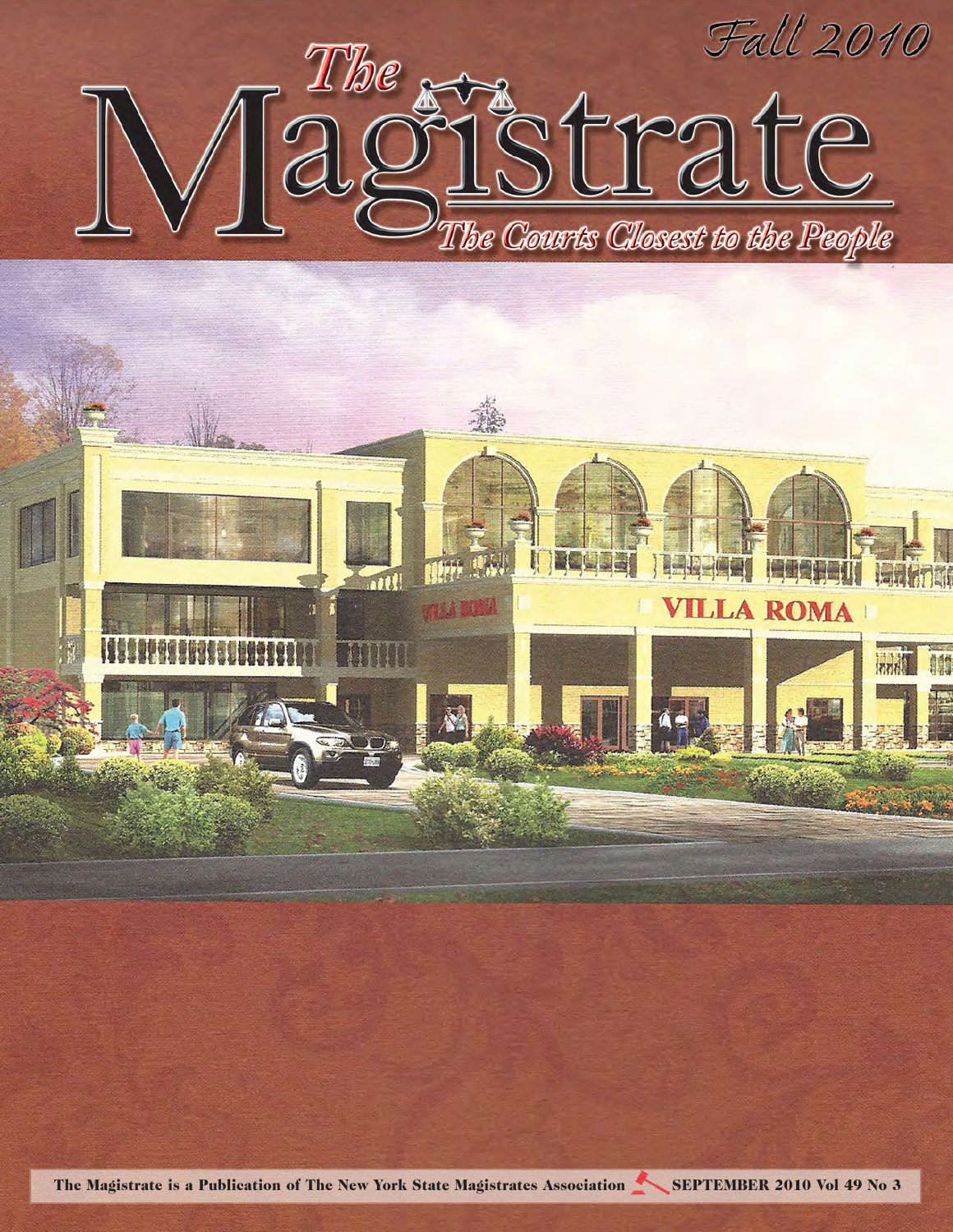

## "The Last Fix"

Submitted by Hon. Mark G. Farrell, Amhearst Town Justice

The Last Fix

An Addict's Passage from Hell to Hope

A Film By Jacqui Lofaro & Victor Teich

t the recently conducted June 2010 Annual<br>meeting of the National Association of Drug<br>Court Treatment Professionals in Boston,<br>Massachusetts, a singular bonor was accorded to meeting of the National Association of Drug Court Treatment Professionals in Boston, Massachusetts, a singular honor was accorded to one our membership as Southampton Town Justice Debra Kooperstein debuted the documentary film "The Last Fix" reflective of the cutting edge lifesaving work being conducted in the East End Regional Intervention Court, also known as the Drug Court, implemented by Judge Kooperstein several years ago in the Southampton Town Court. Currently operated by Judge Kooperstein and Riverhead Town Justice Allen Smith, this Court mirrors the highly successful protocol of Drug Treatment Courts currently existing in over 2500 venues in the United States, whereby criminal defendants, whose offens-

es have a genesis in either drug or alcohol abuse or addiction are enrolled in a contract based, judicially monitored Therapeutic Intervention Court. This type of Court seeks to restore these individuals to society as productive members and attempts to alleviate the pain and suffering of the addict, eliminate the Defendant's repetitive criminal activity and restore that person to the status of productive and contributing member of society.

While a number of other Town Courts around the state of New York have operated Drug Treatment Courts as in Amherst, New York since 1996, Justice

Kooperstein's endeavor to deal effectively and humanely with addiction in the Criminal Justice System was not easy to implement and it is a reflection of her energy, resourcefulness and creativity. This Court functions in one of the busiest jurisdictions in our town and village court system in the State of New York.

The story of addiction is a poignant one that can often reflect painful problems, painful personal suffering, recurrent criminal experience and collateral damage to both the individual's family and friends as well as society as a whole. Justice Kooperstein's efforts in developing and implementing a successful Drug Treatment Court has been reflected in the media arena as a result of her successful collaboration with producer/director Jacqui Lofaro from Justice Productions, who sought to create a feature on drug addiction that follows addicts from their lives of crime into the drug court experience as an alternative to prison. The movie entitled "The Last Fix: An Addict's Passage From Hell to Hope" is the third film in a trilogy of featured documentaries that tells three (3) stories of drug ravaged addicts thrown a lifeline out of crime and jail into treatment and recovery. The Last Fix offers an intimate look at drug addiction and drug offenders, the failure of the "War On Drugs" and "The Pioneering Drug Court Model emerging throughout the United

States that offers an alternative to prison, treatment over punishment and a break in the cycle of repeat offenders.

Justice Kooperstein saw a unique opportunity to spread the message as to the importance and critical usefulness of Drug Treatment Courts by allowing film makers unprecedented access to her Drug Court on the East End of Long Island where not withstanding the celebrity, wealth and glamour of the area, there was an exploding drug problem. With the support of the Drug Treatment Court Judges, the film makers were allowed to film the offenders, record the court hear-

ings, cover and observe sensitive case management reviews with probation officers, lawyers, treatment providers and recount emotional but highly educational alumni meetings with prior drug court graduates who shared their stories and struggles about facing life clean.

The Last Fix penetrates a special Town Justice Court that, in accordance with the National Drug Court Protocol, streamlines drug cases away from the traditional punishment and into intensive drug treatment. East End Drug Court has graduated